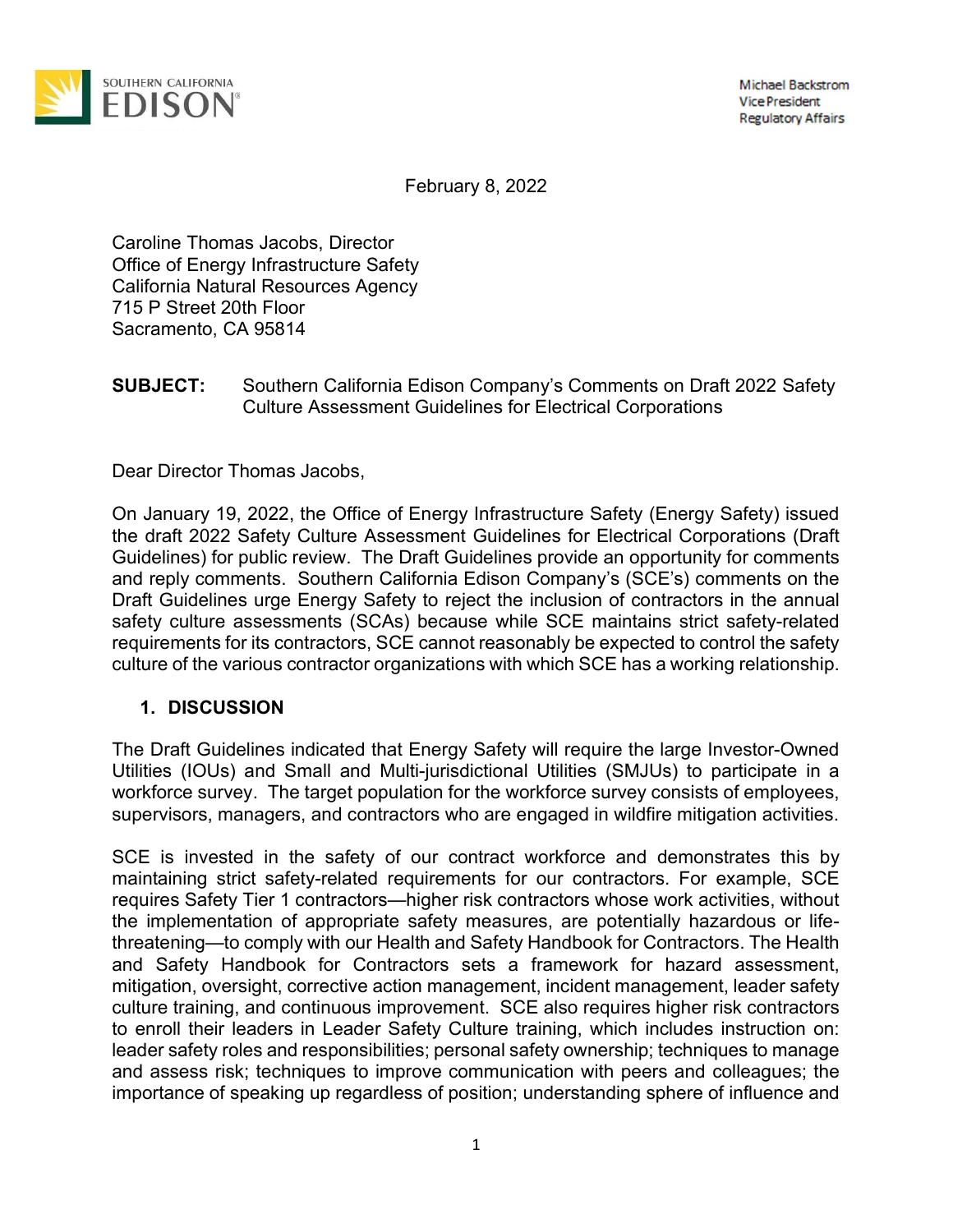control in managing safety outcomes; learning over blame; and leadership tools to align attitudes and behaviors. Additionally, SCE hosts regular contractor safety forums where SCE shares safety culture and performance best practices with our contractors to promote building and sustaining a strong safety culture for contractors' employees.

In addition, SCE considers the contractors' safety record when selecting a contractor by classifying contractors based on their level of risk. For example, SCE classifies the higher risk work mentioned earlier as Safety Tier 1. Tier 2 work is routine contractual work that is not typically considered hazardous. Tier 1 contractors undergo a review and qualification by a third-party administrator, ISNetworld (ISN). ISN reviews and scores the contractor based on safety performance, programs, and culture. SCE has designed the grading criteria to emphasize the elimination of all serious injuries and fatalities. ISN's review of the contractor's safety performance and programs results in a classification of Qualified (meet or exceed SCE-established standards), Unqualified (does not meet SCE and/or industry standards) or, Conditional (historic safety performance below SCE and/or industry standard but qualified to perform work with a SCE approved safety improvement plan). Contractors who incur a fatality within the last three years must develop and implement a SCE-approved plan to reach conditional status. ISN will continue to monitor the contractor's safety performance and periodically revalidate its classification status for the contractor.

While SCE is dedicated to enforcing safety requirements and otherwise supporting safe practices for its contractors, SCE's contractors should bear primary responsibility for the implementation of these requirements, including the maturation of the safety culture of their organizations and the safety of their employees. Requiring contractors to meet certain eligibility requirements to contract with SCE and to maintain certain safety practices and training while performing work for SCE is distinct from overseeing the safety culture of the contract organization, in that the latter requires a significantly deeper, continuous management of the members of the organization that is not feasible for SCE to achieve. Findings from Energy Safety's safety culture assessment for SCE's contractors may not accurately reflect the safety culture at SCE, nor could SCE reasonably be held responsible for implementing and ensuring improvements in the safety culture changes for another company. To require SCE to be held responsible for contractor safety culture changes implies a greater ability to control the means by which contractors perform their work than SCE can reasonably be expected to exercise. Such a workforce is used precisely because it independently possesses the skills, knowledge, and supervision to carry out the tasks that it is hired to perform and to do so safely.

Therefore, while SCE promotes strong safety culture and has an established framework to support safe work practices for its contractors, including contractors in SCE's safety culture assessment is not appropriate and should not be adopted.

## 2. CONCLUSION

SCE appreciates the opportunity to submit these comments. If you have any questions, or require additional information, please contact me at michael.backstrom@sce.com.